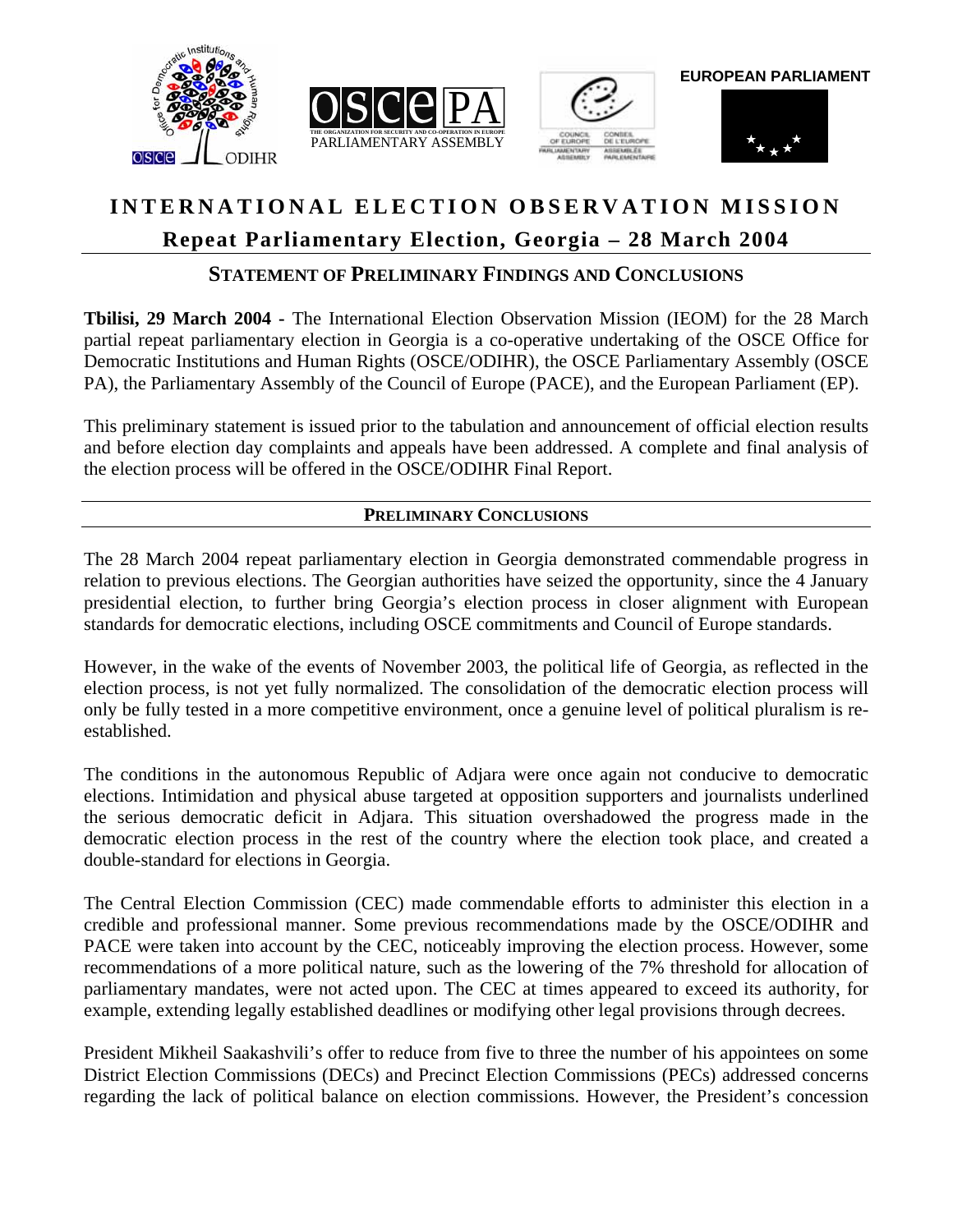and consequent changes to the composition of election commissions came late in the electoral process, are not yet regulated by law, and should have also been extended to the CEC.

Of serious concern remained the failure of DECs and PECs to maintain appropriate distance from the ruling parties, and the interference of some local authorities in the lower-level commissions. A significant challenge to be addressed is the strengthening of the independence of the election authorities at all levels.

Although the dominant position of the National Movement – Democrats has led to a less pluralistic environment for this election, a total of 16 political parties and electoral blocs did contest these elections, representing a wide political spectrum and a degree of choice. With the exception of Adjara, contestants were free to campaign. However, most political parties took a passive approach, which resulted in a very low-key campaign. It was only during the final week of the campaign that parties became more active.

A wide and diverse range of media could freely cover the campaign and electoral preparations; however State TV news broadcasts focused overwhelmingly on the authorities and the parties supporting them, and failed to provide sufficient airtime for political debate and exchange of views. Adjara TV once again displayed a clear bias in favor of the Adjaran authorities. Media coverage of the election process was further constrained by the lack of visible and effective campaigns on the part of most parties.

The IEOM notes the following positive elements in this election:

- Improvements to the administration of the election process;
- Enhanced professionalism and openness of the CEC;
- Commendable efforts to improve, computerize and consolidate the voter lists, although they remain incomplete;
- With exception of Adjara, a peaceful and free pre-election period, although there was a late and very limited campaign;
- Freedom of expression enjoyed by the media, with the exception of Adjara;
- Efforts made to increase the participation of national minorities in the elections, including the printing of bilingual ballot papers and voter information material;
- Improved training for lower-level election officials;
- Increased secrecy of the ballot; and
- Less police presence in and around polling stations.

However, issues of concern remain:

- A complete lack of commitment by the authorities of Adjara to guarantee sufficient conditions for the conduct of a meaningful democratic election in that area;
- The continuing lack of a clear separation between State administration and political party structures, and the ongoing potential for misuse of State administrative resources;
- Inability to ensure the balanced composition of election commissions at all levels;
- The interference by some local authorities in the functioning of a number of lower-level commissions, thereby lessening their independence;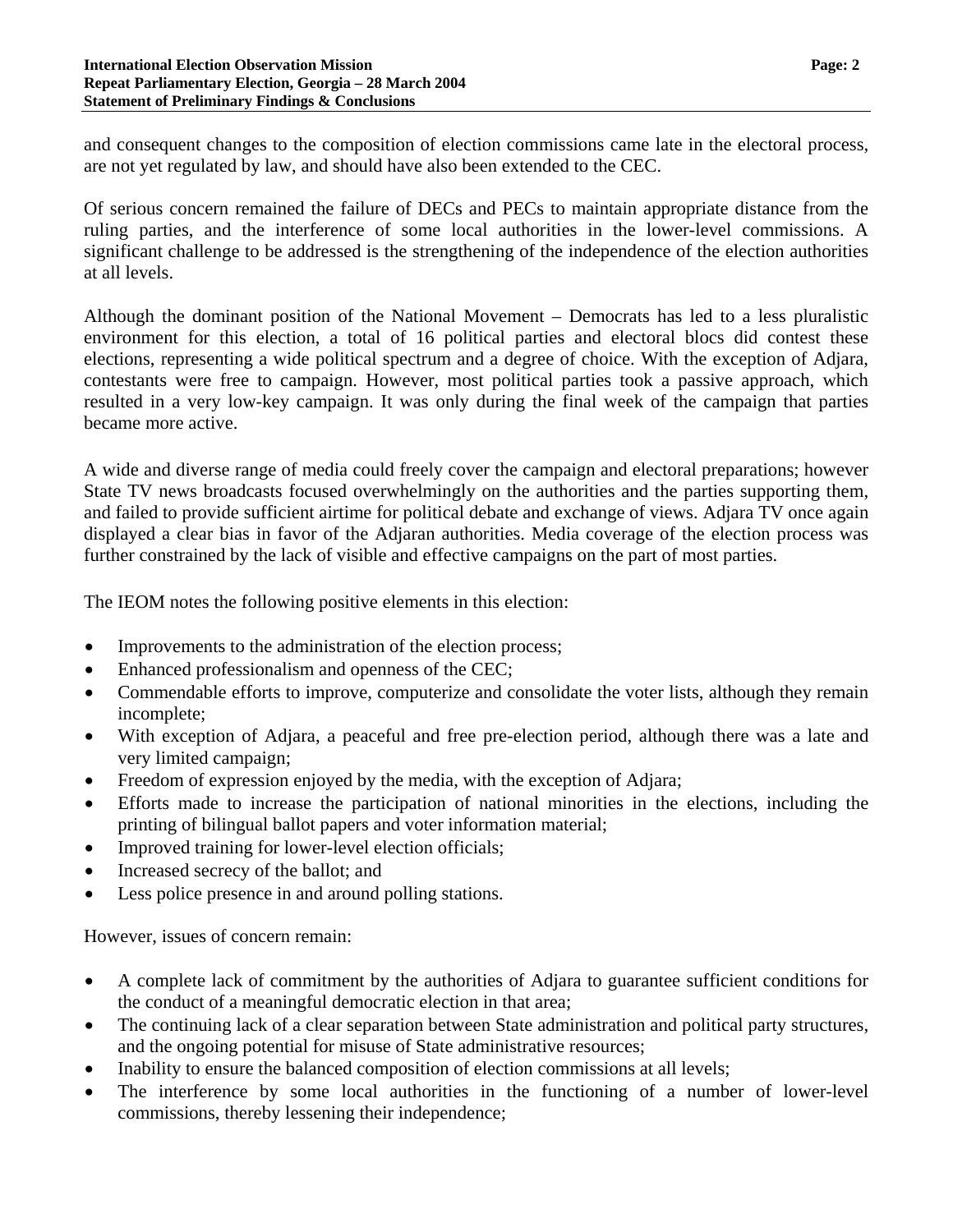- The failure of the State TV to provide a balanced coverage of the election campaign, and a forum for political debates with exchange of views;
- The unwillingness to lower the 7% threshold for seat allocation when constitutional amendments were recently adopted; and
- In contrast to the 2 November Parliamentary elections, a reduced scrutiny by domestic observers in the pre-election period. However, on election day domestic observers were present in substantially more polling stations than in the previous election.

On election day, voting was conducted in a calm and peaceful atmosphere. PECs generally operated in a collegial manner and had benefited from the additional training provided by the CEC. Observers evaluated 80% of PECs visited as having good or excellent organization of the poll and understanding of the process. Election day registration occurred in about 90% of polling stations visited. In Adjara, there appears to have been less systematic irregularities, although isolated violations have been reported. Once again, problems were particularly noticeable in Marneuli, Gardabani and Tkibuli, where observers reported cases of multiple voting and ballot stuffing as well as suspiciously high turnout figures.

The institutions represented in the IEOM stand ready to continue their assistance to the Georgian authorities to address remaining shortcomings in their electoral process, in order to hold genuinely democratic elections that are fully compatible with Georgia's membership within the OSCE and the Council of Europe, and in accordance with other European standards.

#### **PRELIMINARY FINDINGS**

#### **Background**

The 28 March repeat parliamentary election concluded the election of the fourth Parliament since independence. After the flawed 2 November 2003 parliamentary elections, the Supreme Court annulled the results of the proportional component (150 of 235 seats). However, inexplicably, the results of the majoritarian component were not challenged, despite many of these being equally flawed. Therefore, only the proportional component was repeated on 28 March, together with two majoritarian contests.

Following the resignation of President Eduard Shevardnadze, Nino Burjanadze, the Interim President, called an extraordinary presidential election on 4 January, 2004 that demonstrated notable progress over previous elections. Mikheil Saakashvili was elected President with 96.2% of the vote. He nominated Zurab Zhvania first as State Minister, and then as Prime Minister in line with Constitutional amendments. As one of its first measures, the government launched a highly publicized and vigorous anti-corruption campaign leading to several arrests.

The political environment has changed dramatically since the November elections. The parties that led the November events – the National Movement and the Burjanadze–Democrats – consolidated their executive power and joined forces. The Citizens Union of Georgia, the former ruling party, disappeared from the political scene. The fragmented opposition attempted to consolidate itself by creating electoral blocs: the New Rights (NR) formed a coalition with Industry Will Save Georgia (IWSG) while the National Democratic Party (NDP) united with the Traditionalists.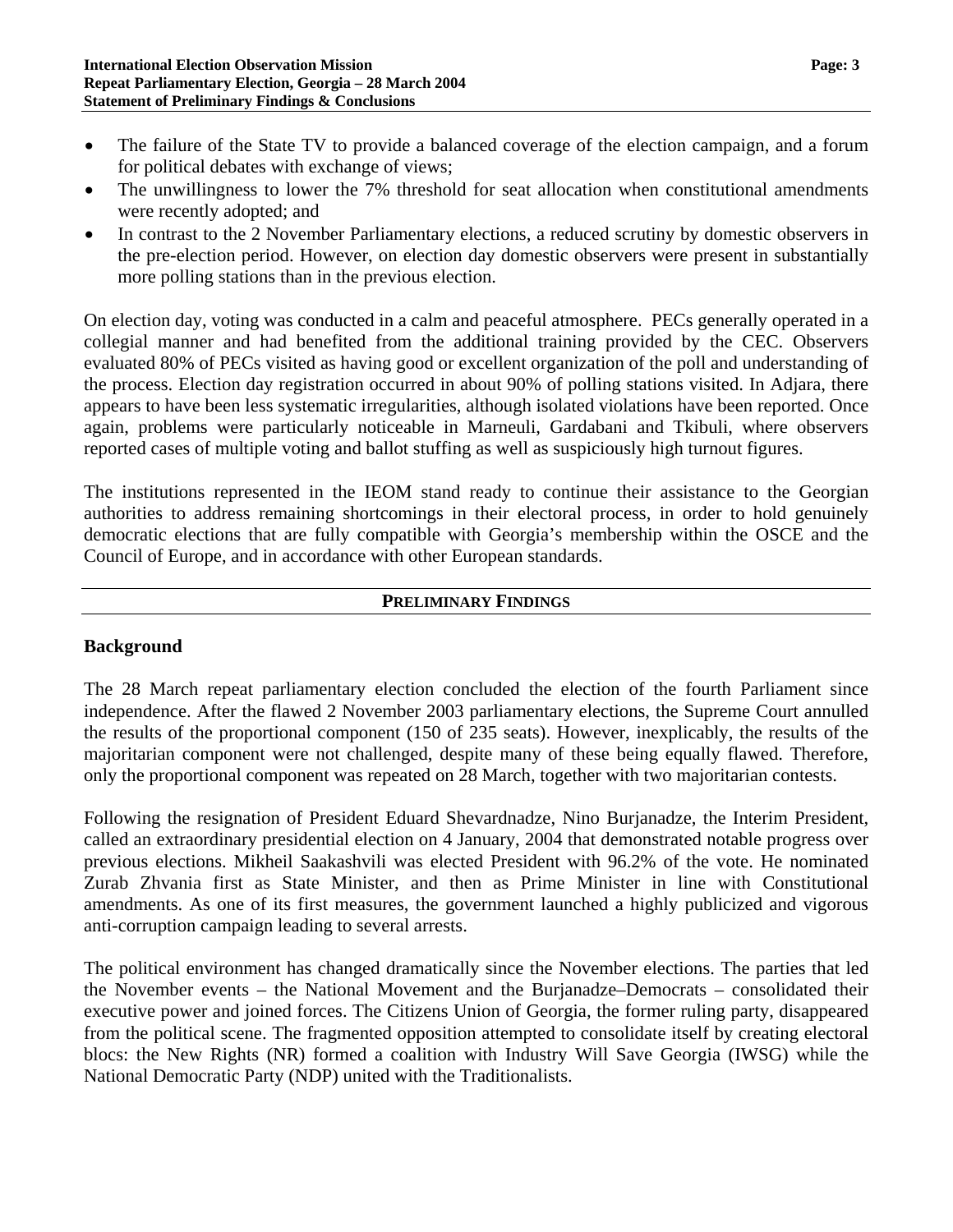On 6 February 2004, the Parliament passed substantial constitutional amendments, *inter alia* strengthening the position of the executive vis-à-vis Parliament and introducing the position of Prime Minister. Criticism was raised over the lack of public discussions and information on the amendments since the authorities ignored legal provisions requiring a one-month public debate before the adoption of amendments. The Venice Commission of the Council of Europe's call for further discussion, and the refinement of the proposed constitutional amendments before their adoption, were not taken into account. Subsequently, the European Parliament also raised concern on how the amendments were adopted.

The situation in Adjara remained tense. Although the state of emergency imposed since 23 November limited campaign opportunities, parties in opposition to Adjaran leader Aslan Abashidze coalesced to form the "Our Adjara" movement. Relations between the Georgian government and the Adjaran authorities have significantly deteriorated in recent weeks. On 14 March, President Saakashvili was denied entry into Adjara, where he intended to campaign. The Georgian government reacted by imposing sanctions on Adjara, and tensions mounted considerably. The situation was seemingly resolved after an agreement was reached during a meeting between Saakashvili and Abashidze on 18 March.

As in previous elections, voting did not take place in Abkhazia and in Java and Tskhinvali districts (South Ossetia).

The international community provided significant funding and technical assistance for the parliamentary election, mainly through the OSCE Election Assistance Program, which provided a crucial contribution to realizing this election.

#### **Election System and Legal Framework**

Parliament is elected for a four-year term and is composed of 235 deputies elected through a mixed election system, with 150 mandates allocated proportionally through national election lists, and 85 mandates through plural-majoritarian constituencies. The proportional component of the election takes place in a single constituency. Parties/blocs must obtain at least 7% of the votes to obtain mandates. In a welcome development, and in line with previous OSCE recommendations, the CEC on 23 March adopted a decree defining the calculation of the 7 % threshold. However, on the eve of the election, the Tbilisi District Court overturned the CEC Decree, thus leaving open-ended the fundamental question of how the calculation of the 7% threshold will ultimately be determined.

The Unified Electoral Code (UEC), the principle legislation governing elections, overall provides an adequate foundation for the conduct of democratic elections. However, some significant recommendations provided by international organizations have not been acted upon. The CEC also proposed a number of amendments to the UEC focusing on technical issues, but the outgoing Parliament failed to adopt them.

#### **Election Administration**

The election administration is a three-tiered structure: the Central Election Commission (CEC), 75 District Election Commissions (DECs) and some 2,860 Precinct Election Commissions (PECs).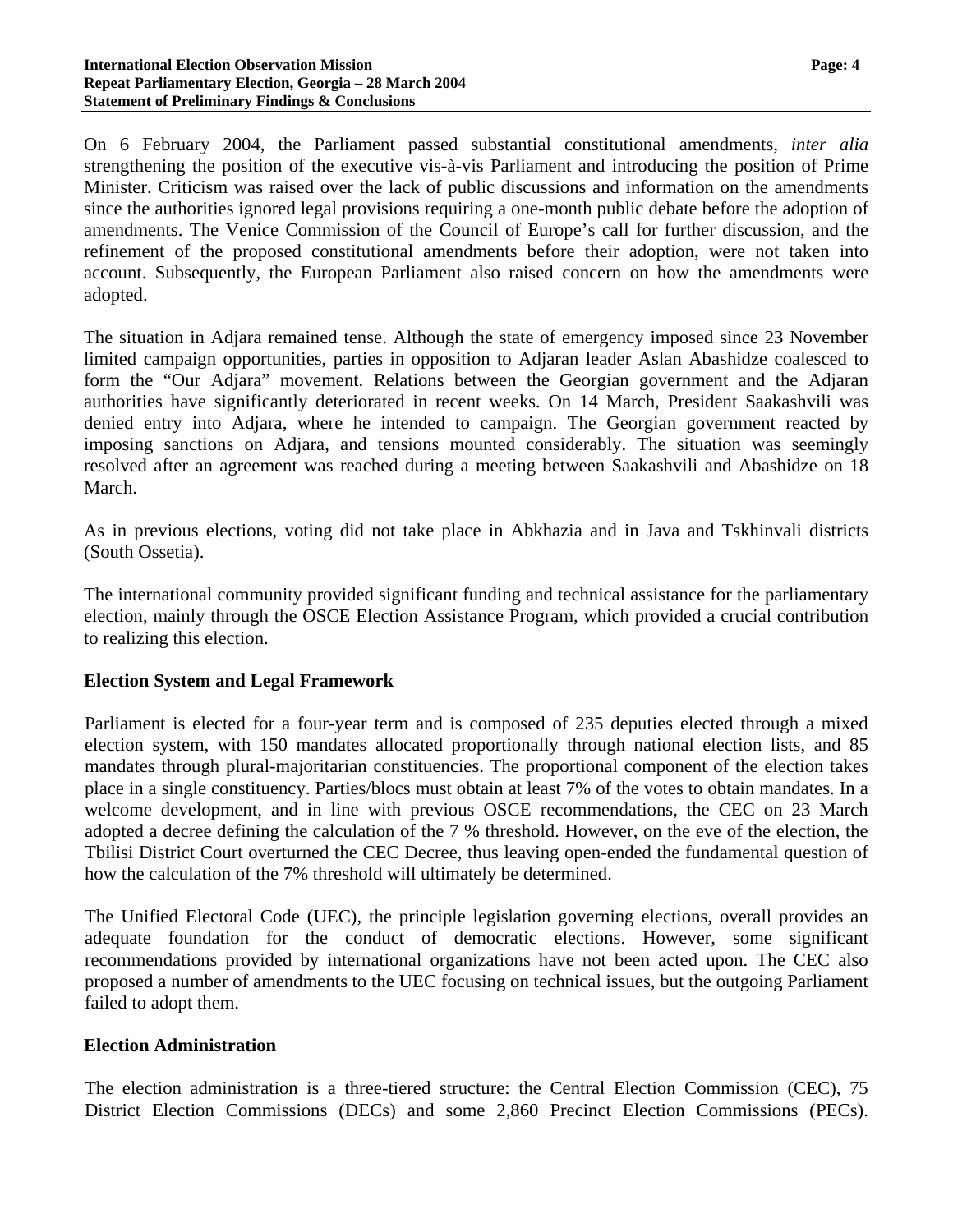Transitional legal provisions adopted in August 2003 concerning the composition of election commissions remained in force.

The greatest challenge faced by the CEC was the holding of elections in Adjara, where the election commissions were politically polarized and the local authorities did not willingly cooperate. The tense pre-election environment had a negative effect on electoral preparations. The CEC attempted to exert its authority over the six DECs in Adjara, e.g. the dismissal of two DEC chairs for failing to follow CEC instructions. Nevertheless, many commission members, including Chairpersons, were either loyal to the local authorities or unable to assert their independence from them. Thus, the CEC could not fully control the election process in Adjara.

In distinct contrast to the past, the authorities implemented a number of recommendations, including those enumerated below, made by the OSCE/ODIHR and PACE. For example, President Saakashvili offered to reduce from five to three the number of his appointees on DECs and PECs, but not on the CEC , thereby partly addressing concerns regarding the lack of political balance in commissions. *Ertoba* (Unity), the NDP–Traditionalists bloc and to a lesser extent the Socialist Party, benefited from this "redistribution" of commission members. However, due to the lateness of the decision, the lack of clarity about its implementation, and other ongoing changes of commission's personnel, a degree of confusion has resulted at DEC and PEC levels. Notable improvements introduced within a short timeframe included:

- The computerization and consolidation of voter lists into a central database;
- A more streamlined and professional election apparatus at the central level;
- A willingness to hold accountable those responsible for election violations;
- The introduction of a DEC protocol that includes a matrix of PEC results, thereby enabling parties to verify the calculation of results at the district level. This may serve to deter fraud or enable identification of fraud;
- A greater emphasis on training of lower-level election officials, particularly regarding the procedures to complete results sheets (protocols);
- The introduction of ballots and voter information materials in minority languages. However, providing protocols in these languages in future elections would also be also desirable;
- The adoption of a decision on the method of calculating the total number of registered voters; and
- Improved procedures for filing complaints on election day.

The CEC met frequently, generally taking decisions in a transparent manner. In many instances, the numerous decrees and other subordinate legal acts adopted by the CEC constituted improvements necessary for the proper implementation of the UEC. However, the CEC, on occasion, adopted decrees conflicting with the UEC, and could be deemed to have exceeded its authority. For example, it frequently amended legally established deadlines. However, there have been few challenges to this practice.

Apart from Adjara, prior to election day international observers expressed general confidence in lowerlevel commissions. Most DECs functioned efficiently, but the transparency of their work remained an issue. However, an imbalance in the nomination process existed, and the National Movement-Democrats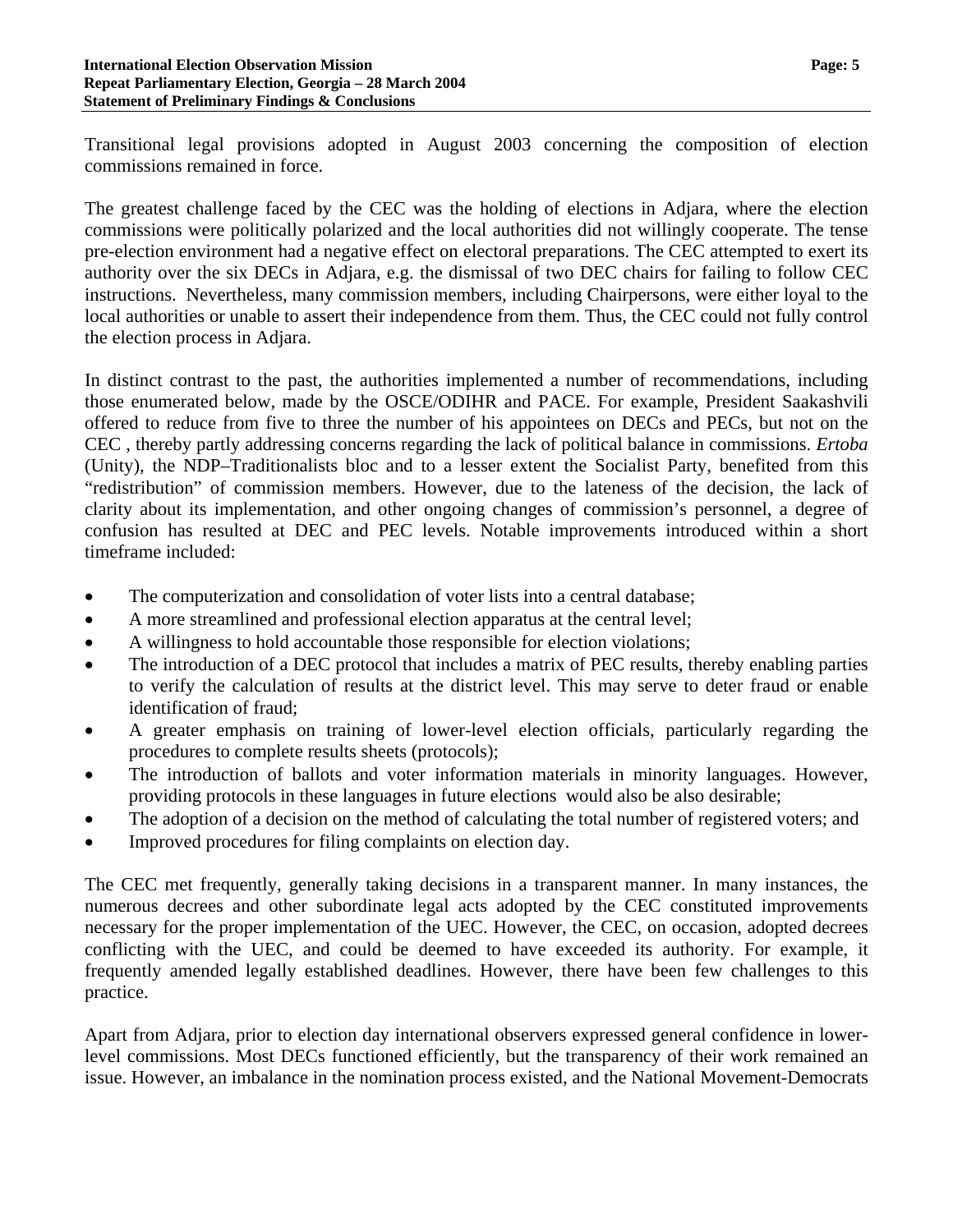(NMD) enjoyed a strong majority of senior positions in DECs and PECs. In 18 districts, observers received credible allegations of bias in favor of the NMD or Revival by the DEC Chairperson.

Furthermore, the failure to maintain a clear separation in the roles and functioning of the election administration on the one hand and party activists, senior local government officials and domestic observers on the other, remained a significant obstacle to the development of a professional, impartial, and independent election administration. The new authorities should make a determined effort to address this shortcoming in advance of future elections.

#### **Voter Registration**

After the 4 January presidential election, the CEC began the consolidation of handwritten voter lists into a single computerized database. The accuracy of this data was verified, and many of the errors were eliminated. Observers expressed increased confidence in the voter lists, although the number of registered voters under-represents the number of eligible voters. Nevertheless, shortcomings were observed, including a relatively large number of entries lacking identity card numbers and concerns that some voters are registered at polling stations in places other than their official residence. Further consolidation and correction of errors should be carried out, and registers should be updated on an ongoing basis in order to maintain and improve their quality and inclusiveness.

The new printed lists were displayed publicly for a two-week period, thereby enabling citizens to recheck entries and to register to vote if they were not on the list. The CEC produced voter lists according to the language in which they were originally compiled, which increased the transparency of the process for non Georgian speaking voters. However, a shortage of staff with the appropriate skills, and relatively poor data, challenged the CEC's ability to prepare accurate lists within the deadlines foreseen, and delays occurred.

During the re-registration period, observers reported that the majority of PECs were open. However, in a significant minority of districts, most PECs were closed or did not display lists publicly. In general, procedures were followed correctly. During this period, excluding Adjara, only 20,515 additional voters were registered, thus demonstrating the passivity and lack of interest on the part of voters. This attitude persisted despite the efforts of the CEC to raise public awareness. The CEC announced 103,838 registered voters in Adjara between 8 and 21 March. Despite the request of the Adjaran authorities, the CEC decided not to extend the registration period.

Citizens were allowed to register on election day. Although not foreseen in the Election Code, this practice is justified in the current circumstances, but should not be repeated in future elections. It became incumbent on PECs to ensure that the eligibility of those citizens who registered on election day was checked properly and to follow other procedures rigidly to ensure that no multiple voting was possible. Observers noted that the residency requirement was being less rigorously applied in this election.

The voter lists in Adjara remained one of the most contentious issues of this election, with the potential to influence the outcome of the election. Following an instruction from the CEC Chairman, five DECs in Adjara transferred voter lists used for the January 2004 presidential election. While entering these records into the central database of electors, it became apparent that the quality of the data was generally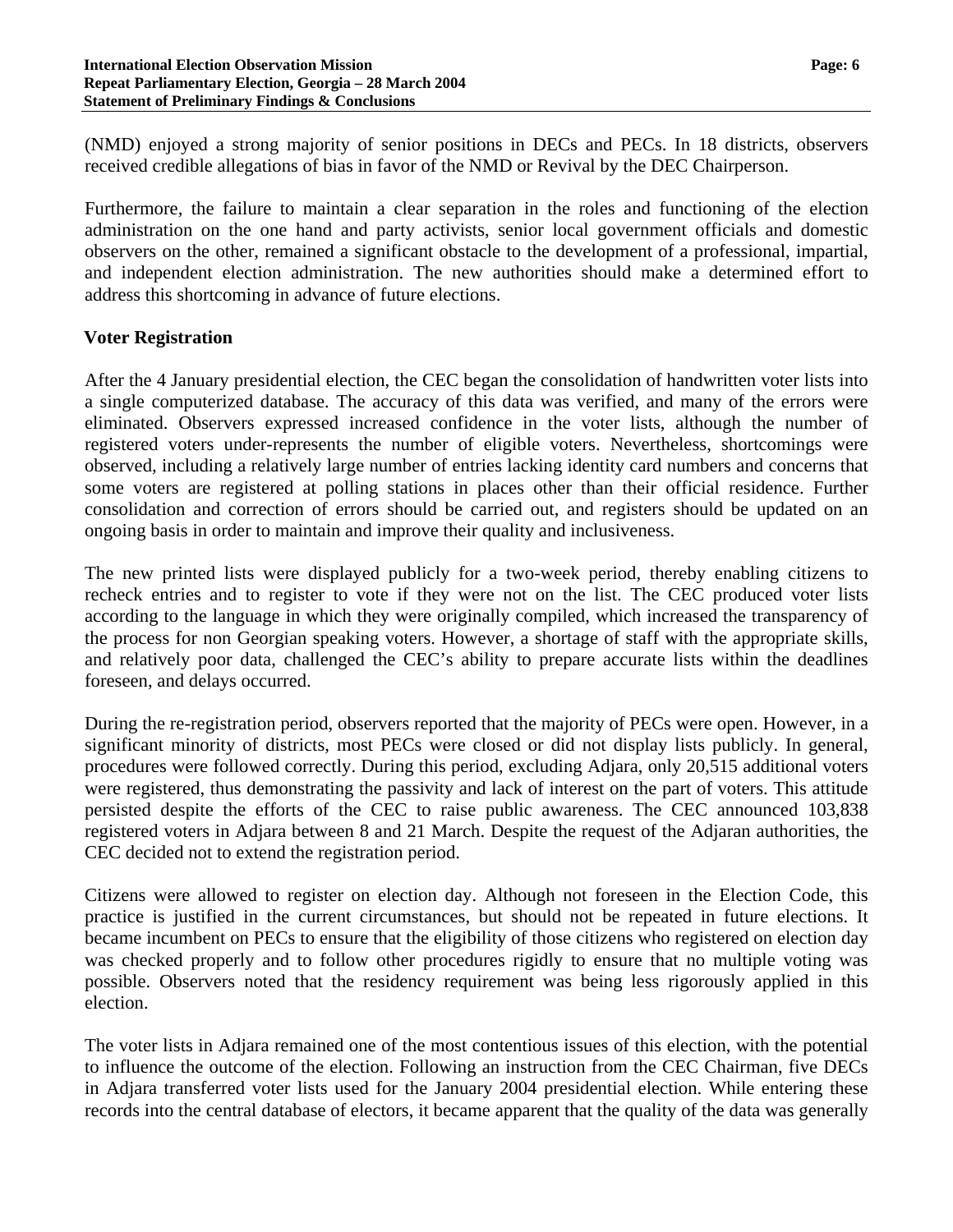very poor. Frequently, vital information such as voters' addresses was omitted, making it impossible to produce meaningful printed voter lists. This left the CEC with no option but to begin a complete reregistration of voters. The uncertain and tense pre-election environment in Adjara affected the voter registration process there. Fearing for their security, some PEC members did not participate in the work of PECs, and some voters were dissuaded from registering.

#### **Candidate Registration and the Campaign**

Although the dominant position of the National Movement – United Democrats has led to a less pluralistic environment for this election, a total of 14 political parties and 5 electoral blocs did contest these elections, representing a wide political spectrum and a degree of choice. However, 3 parties withdrew just before election day.

The election campaign was very low-key. Although, with the notable exception of Adjara, parties were free to campaign throughout most of the country, there were few public meetings or party rallies. In marked contrast to the campaign for the 2 November elections, observers noted only a few billboards and posters, mostly put up during the last week of the campaign. However, some degree of door-to-door campaigning took place. In addition, opposition party offices in many towns were not operating. The lack of sufficient funds after the 2 November elections may partly explain the passive approach of many opposition parties. In contrast, the newly created Freedom Movement, headed by Konstantin Gamsakhurdia, son of the first President of independent Georgia, opened new branch offices, and ran an active and visible election campaign during the last 10 days.

International observers noted instances where campaign material, usually for the parties supporting the new authorities, was displayed in the premises of lower-level election commissions or in local government offices. For example, National Movement campaign material was observed in several local authority offices in the Kvemo Kartli region, and in DEC premises in Tianeti, Tkibuli, Gardabani, Liakhvi, Khoni, Ambrolauri, and Dusheti. Campaign material of the Labour Party and Ertoba were displayed in the Dusheti Culture House.

Local government officials were directly involved in campaign activities as heads of campaign staff or district party offices. Such cases include: the governor of Racha Lekhumi and Kvemo Svaneti heading the regional National Movement campaign staff; the gamgebelis (local executives) of Chugureti–Didube and Chkhorotsku and the Ambrolauri deputy gamgebeli heading the local National Movement branches; the Ambrolauri City gamgebeli holding Rightist Opposition meetings in his office; and the Gori gamgebeli being head of the Labour Party branch.

In Adjara, the situation differed significantly from the rest of Georgia. Opposition gatherings were mostly forbidden or violently suppressed and attacked by supporters of the Adjaran authorities, including a public meeting on 20 February during the visit of the Council of Europe's Secretary General, Walter Schwimmer, to Batumi. Offices of parties in opposition to the Adjaran authorities and of nongovernmental organizations (NGOs) were ransacked, journalists and opposition activists were assaulted, and opposition members of election commissions were intimidated. While incidents of violence and intimidation also marred previous elections in Adjara, the intensity and frequency with which they occurred this time was much higher. Overall, the environment in Adjara was once again not conducive to a meaningful democratic election.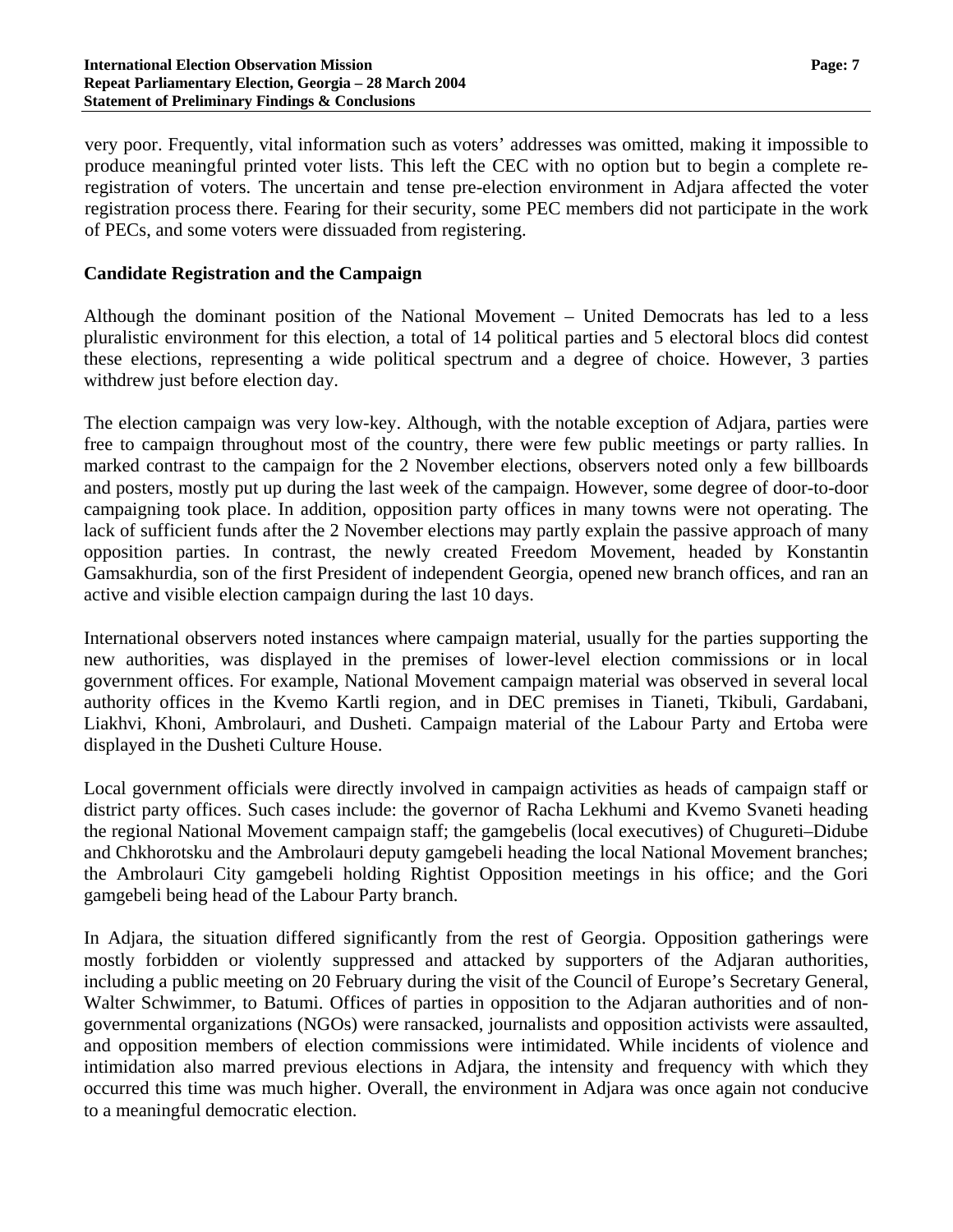### **The Media**

The media operate in a pluralistic environment and enjoy freedom of expression.

State TV-1 complied with the legal provisions for allocation of free airtime (two hours every day), although these spots were transmitted well out of prime time. However, the State TV failed to provide a forum for political debates that are crucial to inform the electorate about political parties' platforms. The transmission of political spots of the "Our Adjara" movement during the pre-election campaign, making clear reference to the November events, raised concern about the impartiality of the State TV. This was all the more of concern since it was broadcast free of charge.

Outside the free airtime provided by State TV, media coverage was generally dominated by representatives of State institutions and the leading parties, while the opposition was largely ignored. State TV provided extensive and overwhelmingly positive coverage of the current authorities, allocating 46% of total airtime to the President, and 20% to government officials. Together with the time devoted to the National Movement–Democrats (14%), the pro-governmental faction received 80% of the total airtime, illustrating its lack of balanced coverage of the campaign.

Private electronic media showed a similar picture, with limited time devoted to opposition parties. Rustavi-2 devoted 38% of its news coverage to the President, about 19% to the government, and 14% to the National Movement–Democratic. On Imedi TV, their share was 30%, 22%, and 12%, respectively. As in previous elections, Adjara TV continued to provide positive and exhaustive coverage of the Adjaran authorities and Revival, while allocating mostly negative coverage to the President and Georgian government officials. Moreover, the outlet confirmed its bias during the standoff between the Georgian government and the Adjaran authorities, addressing the audience with alarmist propaganda.

The print media generally provided more balanced coverage than the television stations monitored by the IEOM. With few exceptions, criticism of the authorities, as well as of opposition parties, was present. The distribution of space among political forces was more balanced than on television.

The activity of some local media has reportedly been suffering from undue pressure and restrictions, often by local government officials. In Adjara, on several occasions journalists were impeded from operating freely, and even intimidated and physically assaulted.

As a result of the low-key campaign and the failure of most political parties to mount visible and effective campaigns, the media could not provide the public with comprehensive information on all aspects of the election process.

#### **Election Disputes**

Few formal complaints concerning the 28 March elections were filed with either the election administration or the courts. At the central level, the CEC received approximately a dozen complaints, two of which raised issues relating to the 28 March elections. The Tbilisi District Court, which has jurisdiction over the CEC, heard only eight cases appealing CEC decisions, two of which were admitted. The EOM monitoring of the case concerning the calculation of the 7% threshold raised serious concerns on the independence of this decision. Court cases continued in regard to the majoritarian seats at both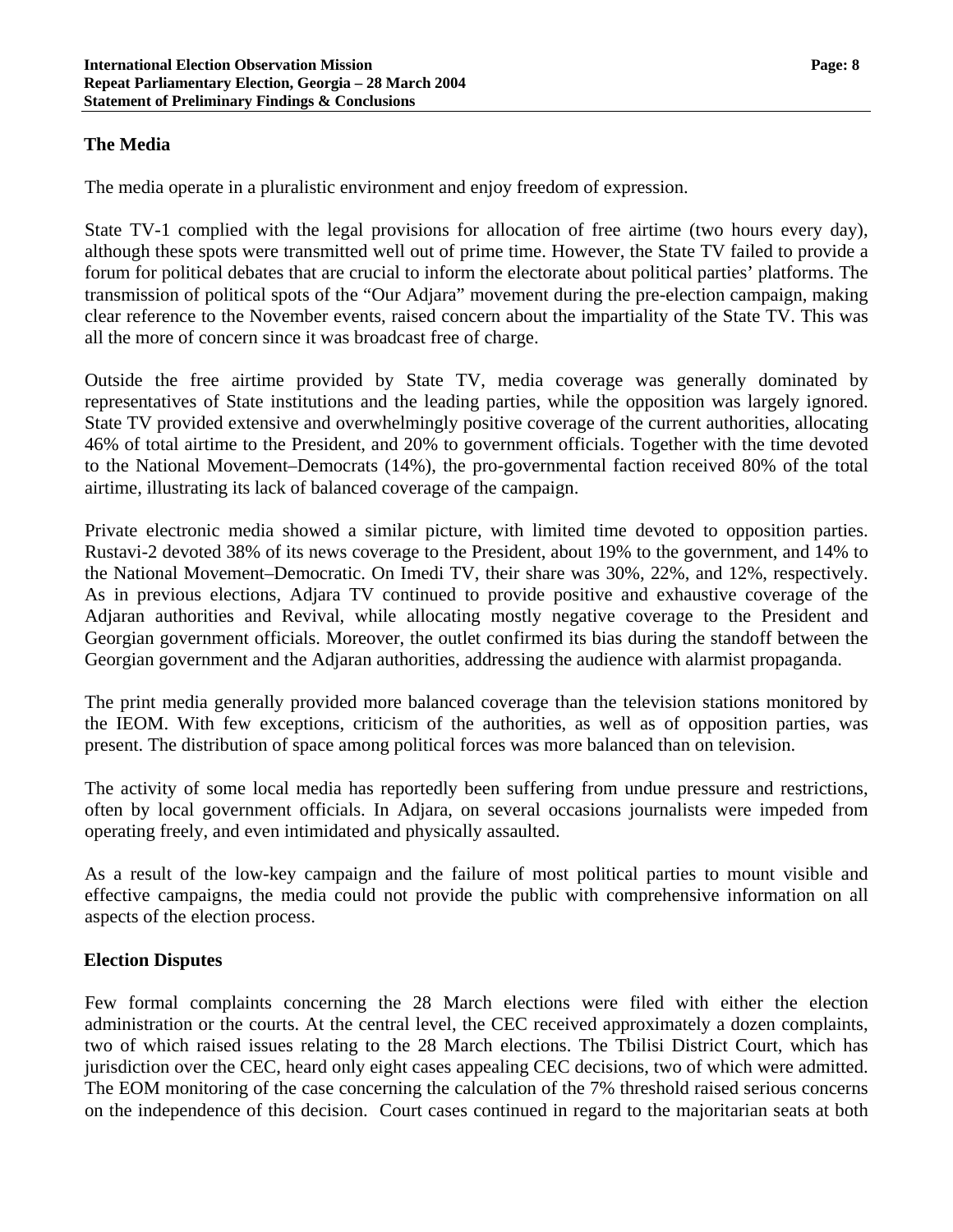the appellate and the Supreme Court level, indicating the continuing problems caused by second-round contests based on the flawed 2 November elections.

While the absence of complaints could be an indication of an improved process, a lack of competitiveness and the general apathy which characterized the campaign, civil society organizations which in the past had served as a check on both the administration and political parties were less active and did not challenge a single action or omission.

### **Participation of National Minorities**

Georgia has two large minority populations – Azeris and Armenians – and a variety of smaller national minorities; most minorities are concentrated in certain regions. There are no relevant political parties representing national minorities, but some parties included representatives of national minorities on their candidate lists. Overall, however, less than 3% of candidates belonged to national minorities, and no candidate list reflected their share of the population. On election commissions in areas where national minorities reside, they were significantly under-represented.

In addition to providing ballot papers in Azeri and Armenian in areas with a concentration of national minorities, as well as protocols in Georgian and Russian, the CEC also provided PEC manuals and voter education materials in minority languages. Some of these materials did not arrive in a timely manner, thereby reducing effectiveness. Training of election commissions has been provided in minority languages as well; however, in some instances, training in Azeri-populated areas was conducted in Russian, and commission members reportedly had comprehension difficulties.

#### **Participation of Women in the Election Process**

Georgian politics remain dominated by men, with limited representation of women in the government and political party leadership. The Speaker of the outgoing Parliament and former Interim President, Nino Burjanadze, is the woman holding the highest public office. Only 17 women (7.2%) were members of the outgoing Parliament. Out of the 73 majoritarian candidates already elected, only two are women (2.7%). In the newly created Cabinet of Ministers only four of 20 members are women, and none of the newly appointed regional governors are women.

Of a total of 2,700 candidates registered for the 28 March elections, 849 were women (31.4%). Their share on individual lists varied widely, however, between 13.3% on the National Movement–Democrats list, and 62.8% on the list of the Party of Democratic Truth. Only the list of the National Movement– Democrats list is headed by a woman.

Following recent changes to the election commission composition, one woman, nominated by the Sportive Union of Georgia, sits on the CEC. Regarding the DECs visited by international observers, 79% of the Chairpersons and 77% of the Deputy Chairs were male, while 63% of the secretaries were women. In polling stations observed there were less chairwomen than in the previous election.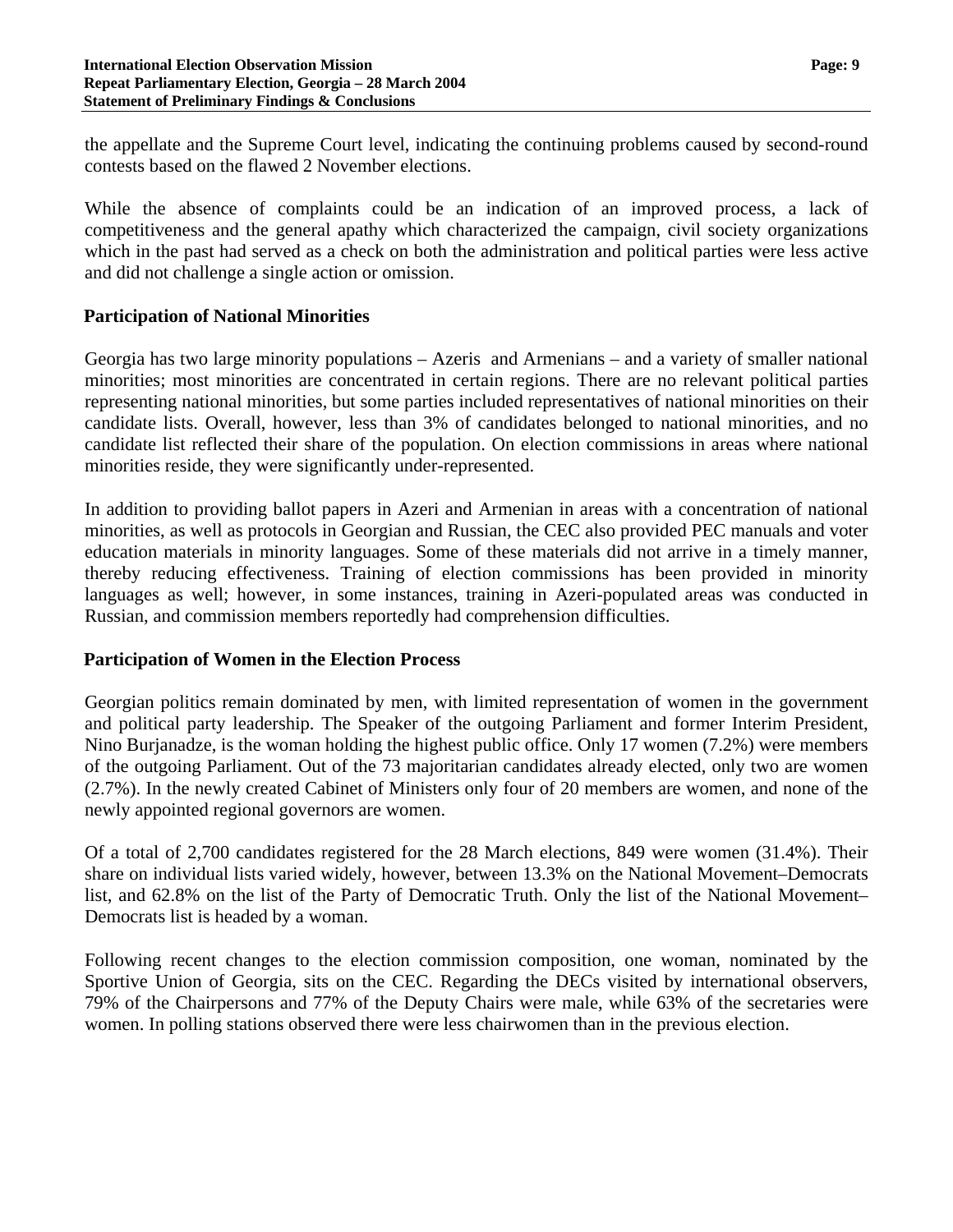#### **Civil Society Organizations (CSOs)**

Some 30 domestic observer organizations were registered to observe this election. However, only four planned to have a large-scale observation: the International Society for Fair Elections and Democracy (ISFED), Fair Elections Foundation (FEF), and New Generation New Initiative (NGNI, *Taoba*), while the Georgian Young Lawyers Association (GYLA) concentrated on observing DECs and a sample of PECs. ISFED conducted a parallel tabulation of votes (PVT) enabling the public to compare it with the preliminary results announced by the CEC.

After the presidential election, FEF split from ISFED, which fragmented the domestic election observation effort and created confusion among observers. A degree of competition was observed between these two organizations in some regions. During election day, in a positive development, they held joint press conferences. These organizations had a solid reputation as impartial observers, although a few allegations to the contrary were received. Overall, the scrutiny of the election process remained limited during the pre-election period.

#### **Election Day, Vote Count, and Tabulation**

Voting was conducted in a calm and peaceful atmosphere. PECs generally operated in a collegial manner and had benefited from the additional training provided by the CEC, with observers evaluating 80% of PECs visited as having good or excellent organization of the poll and understanding of the process. However, observers noted that in nearly half of all PECs visited not all members of the PEC were present for the opening of the polling station. Observers also recorded an increase in the number of polling stations where campaign material was prominently on display compared with the previous election.

Many PECs were unaware of the late withdrawal of three parties from the election contest, and a large number of them had not received the withdrawal stamp. This resulted in confusion and inconsistent application of marking of the withdrawn parties on ballot papers in many polling stations in most regions of the country.

Election day registration occurred in about 90% of polling stations visited. Observers noted that the residency requirement was being less rigorously applied in this election. In 48% of the polling stations visited, citizens were refused the right to vote.

Once again, voter irregularities were particularly noticeable in Marneuli, Gardabani and Tkibuli where observers reported cases of multiple voting and ballot stuffing being observed as well as suspiciously high turn out figures.

The application and verification of anti-fraud ink was once again inconsistent in many regions of the country, particularly in Kvemo Kartli (Marneuli and Rustavi), Samtskhe Javakheti, Samegrelo Zemo Svaneti and Guria. In almost 10% of cases, observers noted that inking was rarely or never checked and in nearly 7% of cases the ink was not applied. The absence of ink reduced the effectiveness of an important anti-fraud mechanism that is crucial when voters are allowed to register on election day. Observers reported cases of identical signatures on voters lists in Marneuli and Gardabani